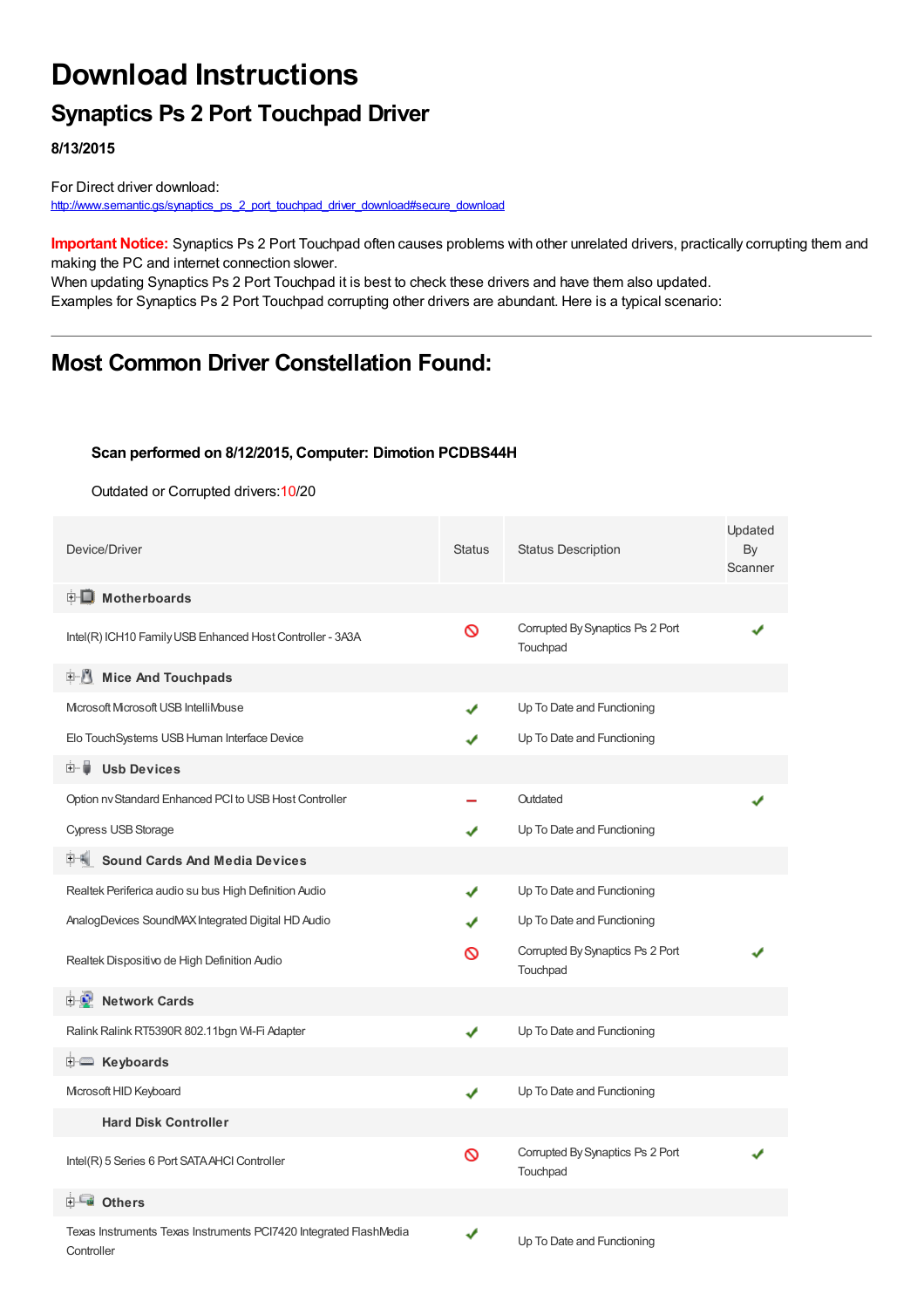| Intel Intel(r) AIM External Flat Panel Driver 2 | ✔        | Up To Date and Functioning                   |  |
|-------------------------------------------------|----------|----------------------------------------------|--|
| Motorola Android Composite ADB Interface        |          | Outdated                                     |  |
| <b>Demandal Cameras, Webcams And Scanners</b>   |          |                                              |  |
| Sunplus IT HD Webcam                            | $\infty$ | Corrupted By Synaptics Ps 2 Port<br>Touchpad |  |
| <b>Digital Video Cards</b>                      |          |                                              |  |
| ATI ATI MOBILITY RADEON 9600/9700 Series        | Ø        | Corrupted By Synaptics Ps 2 Port<br>Touchpad |  |
| <b>Devices</b> Input Devices                    |          |                                              |  |
| Microsoft Microsoft Hardware USB Keyboard       | ✔        | Up To Date and Functioning                   |  |
| <b>E-</b> Port Devices                          |          |                                              |  |
| MediaTek DAUSB VCOMPort (COM11)                 | ଷ        | Corrupted By Synaptics Ps 2 Port<br>Touchpad |  |
| <b>E</b> Monitors                               |          |                                              |  |
| Sony Digital Flat Panel (1024x768)              |          | Outdated                                     |  |
| 白面 Mobile Phones And Portable Devices           |          |                                              |  |
| <b>Acer NOKIA</b>                               | $\infty$ | Corrupted By Synaptics Ps 2 Port<br>Touchpad |  |

# **Synaptics Ps 2 Port Touchpad Driver Models:**

| <b>Driver Model</b>                                      | <b>Original</b><br><b>Upload Date</b> | Last<br><b>Modification</b> | <b>Driver File</b>                                                   | <b>File</b><br><b>Size</b> | <b>Most Compatible</b><br><b>Computer Model</b> | <b>Availabilty To</b><br><b>Scanner</b> |
|----------------------------------------------------------|---------------------------------------|-----------------------------|----------------------------------------------------------------------|----------------------------|-------------------------------------------------|-----------------------------------------|
| <b>Synaptics Ps 2 Port</b><br><b>Touchpad 41.11.172</b>  | 8/3/2014                              | 8/6/2015                    | synaptics_ps_2_port_touchpad-<br>41.11.172.exe                       |                            | 26kb Lenovo ThinkCentre M80,                    |                                         |
| <b>Synaptics Ps 2 Port</b><br>Touchpad 1.179             | 1/29/2015                             | 8/7/2015                    | synaptics_ps_2_port_touchpad-<br>1.179.exe                           |                            | 181kb Sony VPCY119FJ,                           | ✔                                       |
| <b>Synaptics Ps 2 Port</b><br><b>Touchpad 42342</b>      | 1/9/2015                              | 8/10/2015                   | synaptics_ps_2_port_touchpad-<br>60kb LGB55MS.ARB4B1K,<br>42342.exe  |                            |                                                 | ✔                                       |
| <b>Synaptics Ps 2 Port</b><br>Touchpad 82349             | 12/6/2014                             | 8/9/2015                    | synaptics_ps_2_port_touchpad-<br>187kb<br>82349.exe                  |                            | Toshiba SATELLITE C855D-<br>122.                | ✔                                       |
| <b>Synaptics Ps 2 Port</b><br><b>Touchpad R81.12.142</b> | 1/3/2015                              | 8/6/2015                    | i-r81.12.142.exe                                                     |                            | 167kb Zoostorm 7010-0276A,                      | ✔                                       |
| <b>Synaptics Ps 2 Port</b><br>Touchpad X2.10433          | 1/13/2015                             | 8/5/2015                    | synaptics_ps_2_port_touchpad-<br>x2.10433.exe                        |                            | 84kb Sony VGN-AW15G_H,                          | ✔                                       |
| <b>Synaptics Ps 2 Port</b><br><b>Touchpad G62866</b>     | 11/18/2014                            | 8/4/2015                    | synaptics_ps_2_port_touchpad-<br>g62866.exe                          |                            | 28kb Panasonic CF-C1BLHBZ1M,                    | ✔                                       |
| <b>Synaptics Ps 2 Port</b><br><b>Touchpad 21.11.140</b>  | 10/18/2014                            | 8/6/2015                    | nfpcpslc-21.11.140.exe                                               | 43kb                       | Sony VGN-SZ71E B,                               |                                         |
| <b>Synaptics Ps 2 Port</b><br>Touchpad E22881.1          | 1/8/2015                              | 8/4/2015                    | synaptics_ps_2_port_touchpad-<br>169kb<br>e22881.1.exe               |                            | Toshiba SATELLITE C850D-<br>131.                | J                                       |
| <b>Synaptics Ps 2 Port</b><br><b>Touchpad 21.1961.1</b>  | 1/6/2015                              | 8/9/2015                    | synaptics_ps_2_port_touchpad-<br>39kb<br>21.1961.1.exe               |                            | Acer MX4SG-4DL.                                 | ✔                                       |
| <b>Synaptics Ps 2 Port</b><br><b>Touchpad R2.1321.19</b> | 10/12/2014                            | 8/2/2015                    | synaptics_ps_2_port_touchpad-47kb<br>r2.1321.19.exe                  |                            | HPHP Pavilion dv9660<br>Notebook PC,            | J                                       |
| <b>Synaptics Ps 2 Port</b><br>Touchpad S2.10700          | 12/16/2014                            | 8/5/2015                    | synaptics_ps_2_port_touchpad-<br>203kb ECS 945GTY-M<br>s2.10700.exe  |                            |                                                 | ✔                                       |
| <b>Synaptics Ps 2 Port</b><br><b>Touchpad 2.12981.1</b>  | 2/6/2015                              | 8/3/2015                    | synaptics_ps_2_port_touchpad-<br>166kb<br>2.12981.1.exe              |                            | Toshiba SATELLITE C50-A-<br>14V.                | ✔                                       |
| <b>Synaptics Ps 2 Port</b><br>Touchpad 72734             | 10/28/2014                            | 8/9/2015                    | synaptics_ps_2_port_touchpad-<br>202kb ASUS ESC2000 G2,<br>72734.exe |                            |                                                 | ✔                                       |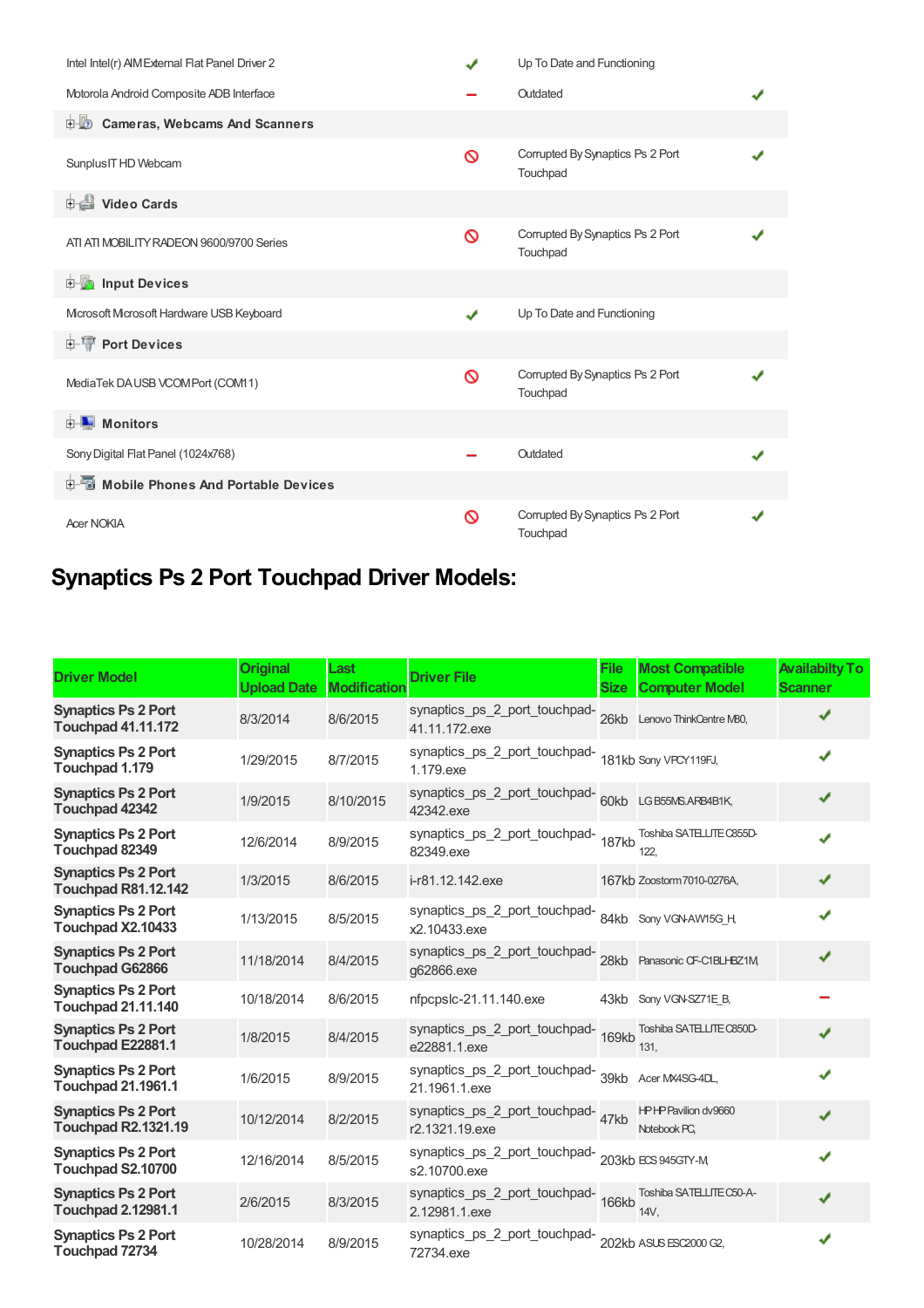| <b>Synaptics Ps 2 Port</b><br>Touchpad 401.127            | 10/16/2014 | 8/9/2015  | synaptics_ps_2_port_touchpad-78kb HP520-1000pt,<br>401.127.exe             |       |                                     | ✔            |
|-----------------------------------------------------------|------------|-----------|----------------------------------------------------------------------------|-------|-------------------------------------|--------------|
| <b>Synaptics Ps 2 Port</b><br>Touchpad D1.11.130          | 12/14/2014 | 8/6/2015  | oy-d1.11.130.exe                                                           |       | 204kb PASCAL PT880PRO-PS,           | ✔            |
| <b>Synaptics Ps 2 Port</b><br>Touchpad K1.11.122.12.1     | 10/10/2014 | 8/2/2015  | qmtfmfat-k1.11.122.12.1.exe                                                |       | 100kb HPHPD290 MT,                  | ✔            |
| <b>Synaptics Ps 2 Port</b><br>Touchpad 4022.10            | 1/13/2015  | 8/7/2015  | synaptics_ps_2_port_touchpad-<br>4022.10.exe                               |       | 32kb HP Compaq 516,                 | ✔            |
| <b>Synaptics Ps 2 Port</b><br>Touchpad 30247              | 9/15/2014  | 8/7/2015  | jrung-30247.exe                                                            | 87kb  | Fujitsu FM/MG70WV,                  | ✔            |
| <b>Synaptics Ps 2 Port</b><br>Touchpad 32037              | 12/27/2014 | 8/2/2015  | $-32037$ .exe                                                              |       | 42kb NEC RNF91180985.               | ✔            |
| <b>Synaptics Ps 2 Port</b><br>Touchpad 1.12407            | 1/31/2015  | 8/9/2015  | synaptics_ps_2_port_touchpad-<br>186kb<br>1.12407.exe                      |       | Packard Bell Easynote<br>Butterfly, | ✔            |
| <b>Synaptics Ps 2 Port</b><br><b>Touchpad J81.1761.1</b>  | 12/8/2014  | 8/2/2015  | synaptics_ps_2_port_touchpad-<br>214kb Gateway P-7809u,<br>j81.1761.1.exe  |       |                                     | J            |
| <b>Synaptics Ps 2 Port</b><br>Touchpad T1.121.12.12.1     | 8/4/2014   | 8/8/2015  | synaptics_ps_2_port_touchpad-<br>t1.121.12.12.1.exe                        |       | 87kb HPHP Compaq nx6125,            | ✔            |
| <b>Synaptics Ps 2 Port</b><br>Touchpad A3342.18           | 1/25/2015  | 8/5/2015  | uxlv-a3342.18.exe                                                          | 209kb | Toshiba Dynabook<br>T350/36ACS.     | ✔            |
| <b>Synaptics Ps 2 Port</b><br><b>Touchpad 2780</b>        | 10/31/2014 | 8/2/2015  | synaptics_ps_2_port_touchpad-<br>2780.exe                                  |       | 123kb Sony VGN-NS38E S,             | ✔            |
| <b>Synaptics Ps 2 Port</b><br><b>Touchpad I1.11.1708</b>  | 9/10/2014  | 8/7/2015  | synaptics_ps_2_port_touchpad-<br>i1.11.1708.exe                            |       | 38kb Dell Inspiron M4040,           | $\checkmark$ |
| <b>Synaptics Ps 2 Port</b><br>Touchpad 23771.1            | 2/6/2015   | 8/5/2015  | s-23771.1.exe                                                              |       | 208kb Sony VGN-FW245J,              | ✔            |
| <b>Synaptics Ps 2 Port</b><br>Touchpad 82381.1            | 8/31/2014  | 8/8/2015  | synaptics_ps_2_port_touchpad-<br>82381.1.exe                               |       | 40kb WIFRO WIV37455-1090,           | ✔            |
| <b>Synaptics Ps 2 Port</b><br>Touchpad G1.10492           | 9/10/2014  | 8/6/2015  | synaptics_ps_2_port_touchpad-<br>27kb Fujitsu AMLOLi 2732,<br>g1.10492.exe |       |                                     | ✔            |
| <b>Synaptics Ps 2 Port</b><br>Touchpad 80280              | 10/20/2014 | 8/7/2015  | synaptics_ps_2_port_touchpad-<br>80280.exe                                 |       | 128kb Lenovo ThinkCentre M57,       |              |
| <b>Synaptics Ps 2 Port</b><br><b>Touchpad 61.1021.1</b>   | 7/29/2014  | 8/3/2015  | ofyiaghgf-61.1021.1.exe                                                    |       | 154kb Gateway GT5082B,              | ✔            |
| <b>Synaptics Ps 2 Port</b><br>Touchpad Q2.13429           | 7/28/2014  | 8/8/2015  | synaptics_ps_2_port_touchpad-<br>q2.13429.exe                              |       | 158kb Sony VGN-NS225J,              | ✔            |
| <b>Synaptics Ps 2 Port</b><br>Touchpad 2.10888            | 11/30/2014 | 8/7/2015  | synaptics_ps_2_port_touchpad-<br>141kb HPHPd530 SFF,<br>2.10888.exe        |       |                                     | ✔            |
| <b>Synaptics Ps 2 Port</b><br><b>Touchpad 1.11.12.143</b> | 10/7/2014  | 8/8/2015  | fdjrtfwa-1.11.12.143.exe                                                   |       | 179kb NEC PC-GV287UZGN,             | ✔            |
| <b>Synaptics Ps 2 Port</b><br>Touchpad 33282              | 9/21/2014  | 8/4/2015  | sol-33282.exe                                                              |       | 197kb Fujitsu FMVA56HW,             | ✔            |
| <b>Synaptics Ps 2 Port</b><br>Touchpad 83292              | 9/14/2014  | 8/4/2015  | synaptics_ps_2_port_touchpad-<br>83292.exe                                 |       | 121kb Dimotion PODO5U1,             | ✔            |
| <b>Synaptics Ps 2 Port</b><br>Touchpad 391.12             | 12/15/2014 | 8/6/2015  | twtuwqanq-391.12.exe                                                       |       | 136kb Stone NOTCHA-101,             | ✔            |
| <b>Synaptics Ps 2 Port</b><br>Touchpad 71.1062            | 11/14/2014 | 8/7/2015  | synaptics_ps_2_port_touchpad-<br>71.1062.exe                               |       | 43kb Sony VGN-UX490N,               | ✔            |
| <b>Synaptics Ps 2 Port</b><br>Touchpad 60791.1            | 9/5/2014   | 8/8/2015  | cmnm-60791.1.exe                                                           |       | 25kb Panasonic CF-C1BLHBZ1M,        |              |
| <b>Synaptics Ps 2 Port</b><br>Touchpad S1.13832           | 1/17/2015  | 8/10/2015 | synaptics_ps_2_port_touchpad-<br>s1.13832.exe                              |       | 143kb Sony VPOEB15FA,               |              |
| <b>Synaptics Ps 2 Port</b><br><b>Touchpad 71.161.16</b>   | 9/13/2014  | 8/8/2015  | synaptics_ps_2_port_touchpad-<br>36kb BM8184W3Z,<br>71.161.16.exe          |       |                                     | ✔            |
| <b>Synaptics Ps 2 Port</b><br>Touchpad 33681.1            | 1/25/2015  | 8/1/2015  | synaptics_ps_2_port_touchpad-<br>216kb IBM8084W2J,<br>33681.1.exe          |       |                                     | ✔            |
| <b>Synaptics Ps 2 Port</b><br>Touchpad 73202              | 9/27/2014  | 8/7/2015  | synaptics_ps_2_port_touchpad-<br>73202.exe                                 |       | 95kb Panasonic CF-SX2JE4DS,         | ✔            |
| <b>Synaptics Ps 2 Port</b><br><b>Touchpad T70929</b>      | 11/19/2014 | 8/5/2015  | ehenlq-t70929.exe                                                          |       | 206kb Panasonic CF-53JAWZYDE,       | ✔            |
| <b>Synaptics Ps 2 Port</b><br><b>Touchpad 1.1321.16</b>   | 11/5/2014  | 8/4/2015  | synaptics_ps_2_port_touchpad-<br>1.1321.16.exe                             |       | 137kb Intel SJR2A092,               | ✔            |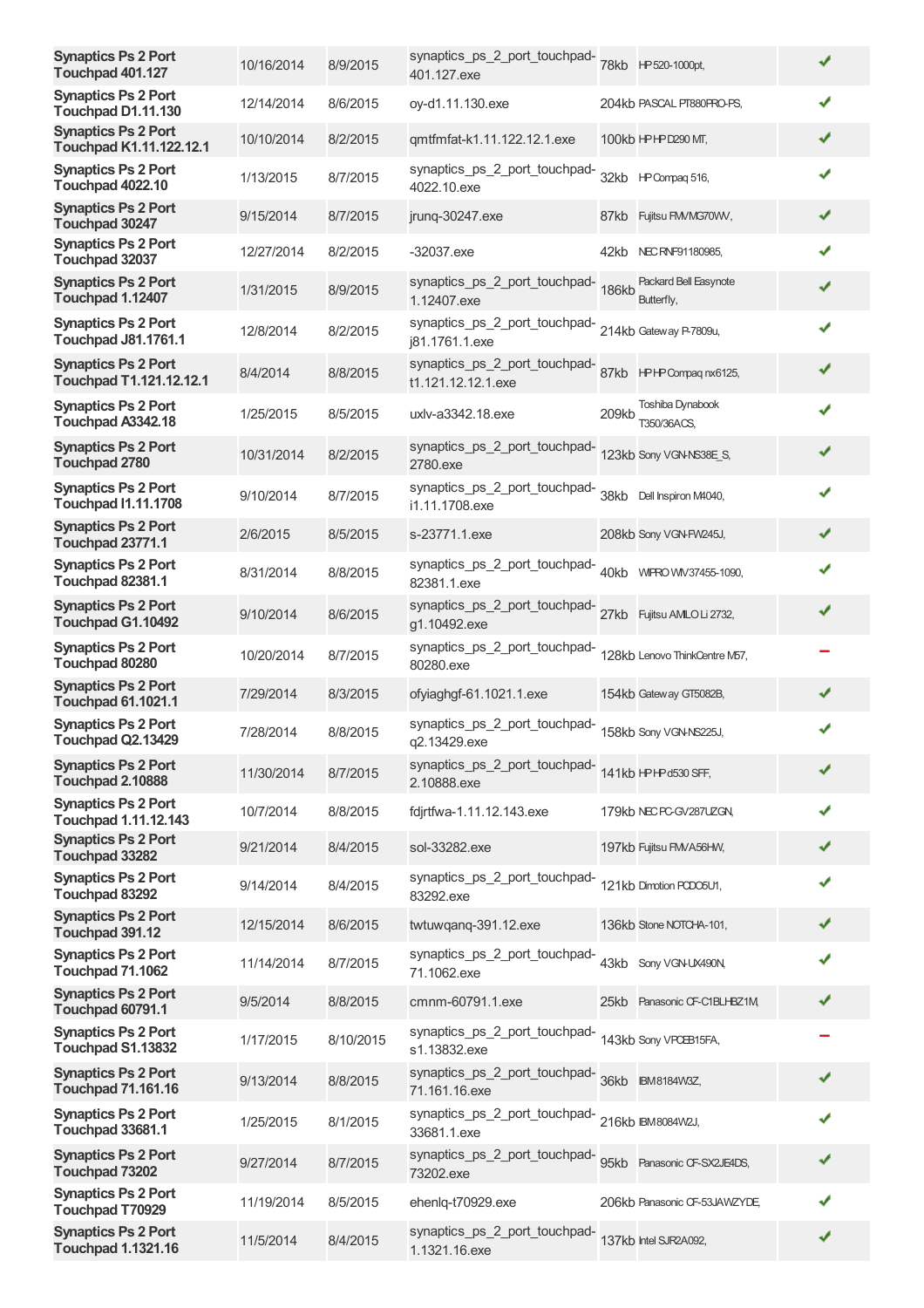| <b>Synaptics Ps 2 Port</b><br><b>Touchpad 61.11.192</b>   | 9/20/2014  | 8/9/2015 | synaptics_ps_2_port_touchpad-<br>61.11.192.exe                  | 191kb Sony VPCEG15FL,       |  |
|-----------------------------------------------------------|------------|----------|-----------------------------------------------------------------|-----------------------------|--|
| <b>Synaptics Ps 2 Port</b><br>Touchpad 72208              | 1/20/2015  | 8/6/2015 | synaptics_ps_2_port_touchpad-77kb VMwareVMware7,1,<br>72208.exe |                             |  |
| <b>Synaptics Ps 2 Port</b><br><b>Touchpad 2.11.101.13</b> | 10/26/2014 | 8/4/2015 | synaptics_ps_2_port_touchpad-<br>2.11.101.13.exe                | 148kb Gigabyte P35-S3G.     |  |
| <b>Synaptics Ps 2 Port</b><br><b>Touchpad 2.132.190</b>   | 1/26/2015  | 8/2/2015 | synaptics_ps_2_port_touchpad-<br>2.132.190.exe                  | 55kb HPKT536AA-ABJ IQ507jp, |  |

### **Typical Driver constellation for scanned computers:**

#### **Data derived from 901 scans made on these 633 computers from 12/12/2014 to 7/31/2015:**

NEC PC-LL708WJ01B, HP HP Compaq 6730s, IBM847691U, Fujitsu FMXNBLQ2Z, HP HP PAVILION DV6000, Lenovo 7052-A7U, AT TRILINE PROFI I80, HP 100-5152,GigabyteGA-6PXSV3, IBM8184D7G, LGFE-225JE1, MSI PR420, Lenovo 1038DBG,HPPX643AA-ABZm7091.it, Fujitsu FMVNFA55K,Hercules EC-900,HP WX217AV-ABAMS230z, IBM2374F14, SonySVE14A25CDB, IBM2645CBH, Lenovo ThinkPad R61i, Toshiba Dynabook BX/31L2, SonyVGN-FE24SP, SonyVGN-NS10L\_S, Sony VPCW211AD, Sony VPCEH1Z1R, Sony PCV-RX407, HP HP Compaq nx6125, HP VN310AA-UUG HPE-020be, NEC PC-LL750NSB-YC, Lenovo Lenovo IdeaPad Y485, HP FJ470AAR-ABAm9357c, Compaq Presario 5471EA470030-395, LG P1-JPLCY, LG S1-PRIDE, NEC PC-LL700ED, Toshiba Dynabook BX/31L2, Lenovo ThinkPad W520, Packard Bell ISTART2150, Toshiba Dynabook T552/47FR, PanasonicCF-52RE401QW, PanasonicCF-29NAQC9BM, SonyVGNFW490Y, AnabelleBSoho WN10, Lenovo 00P3799,NECEASYNOTEP910R00406,NECPC-MY30AEZ77, ARLTComputer ProdukteQuattro Power StationGTX550 SNB,HP RQ480AA-ABZ m7670.it, Packard Bell IMEDIA H7612, IBM8215VFZ, Packard Bell EasyNote TK36, Packard Bell EasyNote\_MT85-T-001PT, Sony VGN-FW17\_B, Sony SVE15129CGB, Sony SVD132100C, Lenovo 3000 J200p Desktop, Panasonic CF-S8HYEPDR, HP DT301A-ABMT450M, Compaq EL445AA-ABA SR1750NX NA651 Panasonic CF-19KDR01CE, NEC PC-LL550VG3EW, IBM2374WDG, PCCHIPS M770LMRT, Gateway MC7813G, Panasonic CF-29ETP20KM, ZEPTO Znote 6515WD, HP KP266AA-ABZ a6431.it, Fujitsu FMMX95SD, ASUS CM5425, AT PC ALZA, NEC E6500, HP HP Compaq 6710s, Toshiba Satellite A110-293, IBM8142LU2, Acer TravelMate 8331, NEC PC-MJ30XRZJDU83, Sony VPCW221AX, Sony VGN-NS240D, Sony VGN-CS36TJ\_U, IBM6229LQG, HP CQ2800EEm, Toshiba PT10ABX, NEC PC-WW970BS, HP RS898AA-B14 t3740.be, Sony VPCEA47EC, Panasonic CF-19AHNAHFL, HP Compaq CQ62, Lenovo 37612EG, Samsung NP-R510-FS04NL, Fujitsu LIFEBOOK UH574, NEC EASYNOTE PB41Q00006, Gigabyte GA-E7AUM-DS2H, SAMSUN SQ45/Q70C/P200, SIE 840\_P3, Toshiba Dynabook REGZAPC D732/T7FW, HP HP Touchsmart 300-1120, Toshiba Dynabook Satellite J62 166D/5X, HP PW774AA-ABE w5040.es, IBM2669W58, Compaq 5411EA470029-828, Toshiba Satellite A100-999, System76 Leopard Extreme, IBMThinkPad R51, SonyVGN-NS38M\_W, SonyVPCEH40EBW, IBM8215WBM, IBM2374KG5,NECPC-MY26XHZE1,HPPavilion ze5300, LGX110-L.A7A2E2, SonyVGN-SZ32GP\_B, IBM8215EKU, IBM2658MJJ,HPKP332AA-UUWa6441.sc,HPProLiantDL360G5, Biostar TForce 550, AnabelleB Argyle M300, Partner D525, Lenovo ThinkCentre M58p, SonyVGNFW463J/B, AnabelleBPedra BA10, SonyVGN-SZ17SP\_C, SonySVE14123CBP, IBMThinkPad X41 Tablet, Sony VPCF13RFX, NEC PC-MK33LBZCE, ZEPTO Znote 6515WD, HP AW012AAR-ABA p6280t, Toshiba SATELLITE L850-A903, HP Compaq 515, HP GX709AA-ABMs3310la, Panasonic CF-R3DW1AXS, Toshiba Dynabook CX/45AB, HP P9891A-AB1 723k, Sony VGN-FZ32G, Dell Vostro 1320, Samsung N130, IBM2656E6U, VIA 7VTXH,HPRX884AA-ABAm8040,NECPC-VL3707D,HPKX568AA-UUWm9364.sc, PanasonicCF-52VADBYFG, LGLM70-PKJE,HPHPCompaq 4000 Pro SFFPC, LIGHTEDGE965LTCK, Panasonic CF-SX2KEMDP, HPHP Compaq dx6120 MT, Toshiba PSC0SE-02E21EFR, Sony VGN-NS225J, Intel Crestline, HP P6680pt, Lenovo ThinkPad Edge 13, Gateway GT5418E, Toshiba SATELLITE C660-1VR, IBM IBM System x3400 M2 Server -[7837K9G, Toshiba SATELLITE L850-130, Panasonic CF-30CTWAZBM, BenQJoybook T31,HPHPCompaq dc7100 CMT,NECPC-VL500ED, IBM1871Y16, ADVANC Modelo\_A, Toshiba SATELLITEC855-27U, LGGS50-5FH1, HPHPd330 ST,Compaq KJ172AA-AB4 SR5272CF,HPNB939AA-ABFIQ525f, Packard Bell IXtreme X9702, AnabelleBArgyle M300,HPHPENVY17 NOTEBOOK,NEC EASYNOTEPB47Q01806, Lenovo 3626AK4, Toshiba SATELLITEC875-15F, Fujitsu FMVNFD70W,NECPC-VL3707D,HPFK479AAR-ABAs3600t, Sony9906733- 3100574,GatewayPROFILE3,CASPERCASPERPRO,CompaqGN666AA-ABMSG3102LA, BenQJoybook T31, Samsung R517/R717,HPVD019AA-UUWp6110sc,HP HP Pavilion 6700 Notebook PC, Gateway Gateway M460, Toshiba Satellite C850-B820, Lenovo ThinkPad Edge E525, Fujitsu FMMA7BEC, Gigabyte G33M-S2, HP RA956AA-ABH m7580.nl-a, Hora Hora4000, GatewayDX4710-UB801A, Sony SVS13125CHB, Sony VGN-FE90PS, HP S5770uk-m, HP NC699AA-ABJ a6740jp, HP HP Compaq nw8240, ELITEGROUPG713, Samsung RV420/RV520/RV720/E3530/S3530/E3420/E3520, Lenovo ThinkPad R60, Packard Bell ISTARTMC9100 AIOEU, IBM 8184RUM, Intel Edusmart P-168,HPHP2000-150CANotebook PC,HPED716AA-ABFw5149, SonyVGN-Z47GD\_X,HPHPEliteBook 8560w, PanasonicCF-29ETP20KM, ECSSMACKERII-MS300, Toshiba Satellite R630,HP WK697AA-ABDp6329de, LGR580-U.APD1WT, Fujitsu FMVCE70L9, IBM8427CDU, Fujitsu FPC03051DN, WIPROWIV37455-0863,HP168B, PanasonicCF-53AACZYFT, Packard Bell ISTART8401, SIE840\_P3,HPGL333AA-ABZm8160.it, Lenovo 2429BH6, Compaq FZ090AA-ABF SR5605FR, IBM2669WCC, HP P6-2393l, Lenovo ThinkCentre M90, HP Presario 2500, ASUS R051PX, Toshiba SATELLITE L870-17W, HP P6-2485eo, Lenovo 20AUA02MMB, Lenovo H520, Lenovo 6474Y2J,NECPC-MY18XEZ78, JDL NOTEUL, SonyVGN-SZ780U, ToshibaQosmio X75-A,HPCompaq 615, KONTRONB649,HPHPEliteBook 8560w, Intel S1200RP\_SE, IBMIBMSystem X3100 M4 -[258282J, SonyVGN-FW45MJ\_B, LGP510-U.CP29E, Fujitsu FMVL18B, Gateway T-1629, ATTRILINE PROFI I48, Gateway 7310MC, Dell PowerEdge R905, EVGA E679 0.0, MAXDATA PRO6105IW, Lenovo ThinkCentre M92, Sony VGN-FW17GU\_H, AT TRILINE PROFI 61, Lenovo ThinkCentre A70, Lenovo 6066W8R, ASUS ET2400IGTS-H61, Toshiba Dynabook SS S8/210LNSN, NEC RND61092195, Toshiba SATELLITE L850-1KZ, NEC PC-LL5006D2DR, Panasonic CF-SX2JE4DS, Packard Bell EasyNote TR83, Gigabyte G31M-ES2C, HP HP Compaq 6710s, Sony SVE14A2V2ES, Dell Studio 1457, Fujitsu LIFEBOOK C1410, Fujitsu LifeBook A6030, GatewayDX4710-UB801A, LGT380-LARB1E, Sony VGN-FW45MJ\_B, LGS550-GE6AK, WIPROWNB7PBM5100K-0004,HPEnvy15 Notebook PC, IBM8183Y59, EMachines EL1200-06w, Lenovo 7052-A7U, Toshiba SATELITE,CS&SZenet, Lenovo ThinkCentre M71e, HP P6-2453es, HP WC734AA-ABD 1130de, HOUTER ORO-PC, NEC PC-MY18XEZ78, Sony VPCEH1Z1R, ASUS CM5425, Lenovo 4236SUS, HP HP HDX16, Lenovo ThinkPad Edge E530,HPPresario M2000,HPKT394AA-AB4 S3580D, Packard Bell EASYNOTE\_MX52-B-029, LIGHTEDGE965LTCK, Toshiba Satellite C850-B906, IBMIBMSystem x3400 M2 Server -[7837AC1, EDsys EPROI5120W7P, Toshiba SATELLITEL850D-130, SonyVGN-FJ90S,HPCompaq 516, LGR560- U.ARC3BT,NECVERSAL2200 RND61058988,HP20-a218d, Acer Aspire 8730G,HPNS886AA-ABGp6130a,HPHPPRO6200 MTPC,HPCompaq Presario A900 KU048EA#ABENotebook PC, Acer Veriton 5800FX, HP SG3-335FR-m, Zoostorm 7010-0064E, Panasonic CF-SX1GEFDP, Panasonic CF-S10DVCDP, HP WC812AA-ABV HPE-130me, Samsung 400B4Z/A01TH, WIPROWNB7PBM5100K-0004, SonySVS13A15GDB,HPG5144fr-m,HPHPPavilion dv9000 NoteBook PC, IBM23736G4, Fujitsu FMVA58CM, Gateway EC1457U, LG R490-G.AAH1RE2, Gateway M250B, HP 700-090eg, BenQ Joybook A52, IBM815772G, Sony VGN-FW55LF\_B, Compaq DD345A-ABS6620 SV110, Prosys Prosys, HP ED713AA-ABF w5155.f, Compaq DA309A-B14 6540. BE910, Acer Aspire E5-511P, Acer Aspire L3600, IBMIBM System x3200 M2 -[4367I6A, EDsys EDSCADI73770, SonySVE15127CDS,HPHPCompaq 6710b, IBM8307KSU, IBM622138G,HP23-c010,HPHPPavilion 15 Notebook PC, Sony VGX-XL2A, Exper DIAMONDW-539, Toshiba SATELLITE PRO C50-A-1M3, HP PS294AA-ABZt840.it, HP GU519AA-UUW a6233.sc, Gateway E-5200, NEC PC-VW978WG01, IBM6223Y32,Dell TT3421,HPPavilion ze5300, Fujitsu CELSIUSR610, Lenovo ThinkPad W500, MDGComputers Prism Vx7500VTi,NECPC-GV287UZGN, HPM7640n-ABAm7640, MSIGR620, HP KJ325AA-ABG a6440a, NEC PC-VJ22ERNTHGLB, SAMSUN 305U1A/305U1A, PhoenixM671MX+968, IBM 622133U, PanasonicCF-W8FWDAJS, Lenovo 7358W12, Lenovo 6457WTU, Mio N890,HPKE485AA-UUZm9145.ch,HP700-150ef,HPKC707AA-ABEm9079.es, ASUS P5KPL-AM,HPHPPavilion dv7-6158ca, Positivo POS,HPKA770AA-ABU m9175.uk-a,NTComputer ACCENTQ6600/501, Toshiba Dynabook SSLX/190DK, Acer Aspire 9810, Packard Bell Ixtreme i7650, Fujitsu FMVS565ABC, IBMThinkPad R50e, Gigabyte G1.Snipe, Gigabyte Z68MA-D2H-B3, LGS1-MOM1E2, Systemax Charity PC 2010, Samsung SX60P, HP PW665AA-ACJ a815i, Supermicro X10SAT, Dell WN09, HP KJ325AA-ABG a6440a, Epson Endeavor Pro8000-H, HP RF759AA-ABF s7640.f, Compaq NY682AA-AR6 CQ3132L,Compaq ER922AA-ABASR1834NXNA661,Compaq KT310AA-AB4 SR5490CF, IBM62237BU,Grupo@Sitre NOMADA\_s1300, LG R490-KR7WK,HPPresario 2500, IBMRazo,HPRA956AA-ABH m7580.nl-a,Compaq Presario 734RSHUS470038-608,Olidata IPMSB/H61, Packard Bell OneTwo S3221, Sony VGNFW590FSB, NEC EASYNOTE PB11400006, Olidata IPMP-GS H57, HP HP EliteBook 8460p, Fujitsu CELSIUS W370, HP Pavilion ze5700, IBM 6221RYU, HP KJ401AA-aba A6437C, NEC PC-BL300TA6W, Gigabyte P35-S3, Acer Veriton M-480G, Panasonic CF-29ETP20KM, Packard Bell EASYNOTE PB62S00106, NEC POWERMATE RD391161295, Acer TM6595, IBMSystem x3300 M4-[7382E3G, Toshiba Satellite S50-A0317, Acer Aspire E5-511P, HP HP Compaq nc6220, Lenovo 2007WVJ,Compaq AU852AA-ABMCQ5216LA,HPRN657AAR-ABAa1777c, Lenovo ThinkPad Edge 11, Packard Bell IPOWERX9075, Fujitsu FMVA56JWKS, IBM 2724W13,HPRY869AA-ABAm8067c, Toshiba SATELLITEC850-A817,HPHPPavilion dv9600 Notebook PC,Compaq PX629AA-ABUSR1429UKGB520, SonyVGN-C140FP, Lenovo 10AJ0002GE, Lenovo ChiefRiver Platform, IBMThinkPad X41,HPHPPavilion dv9660 Notebook PC,HPPS304AA-ABHt880.nl, IBMThinkPad A30,HP 23-k010qd, HP PN133AA-ABU t770.uk, LG E300-AC28BC1, Sony VPCW210ALI, HP NY438AA-ABA p6115y, Toshiba PSC0SE-02E21EFR, Samsung Q320/P320, NEC PC-GV287UZGN, Lenovo ThinkCentre M92,HP700-015eg,HPHPEliteBook 2730p,HPP8652A-ABF722, SonyVGN-NW238F,HPFR471AA-UUWa6655sc, LGP210- G.AEW3C1, Toshiba Satellite A130, MSI ThirdWave Corporation Prime Series, Toshiba SATELLITEL850-A902, Packard Bell EasyNote\_MT85-T-001PT, Seneca V63909, Clevo W870CU, PanasonicCF-30FTSAZN2, TriGem AVERATEC, PanasonicCF-W2EC1AXS, LGLW40-J4JE2,HPHPE-310pt, Toshiba DynaBookG6C/X18CME, Panasonic CF-SX2BE4BP, IBM81387HG, HP P6620jp, Sony VGN-BZ13XN, Biostar TForce 550, Toshiba Dynabook T351/46CWD, HP HP EliteBook 8440p, IBMIBM System x3400 M3 Server -[7379K3G, HP Pavilion ze4600, Toshiba SATELLITE C870-15M, NEC PC-MY24ABZE4, IBM System x3300 M4 -[7382E3G, NEC PC VY21MED5HJW6, NECRND51078695, HPPY056AA-ABFw5077.f, Packard Bell Ixtreme M6639, HPHP Pavilion dv9000, NECPC-MY30AEZ77, Sony VGN-FW46S, HP